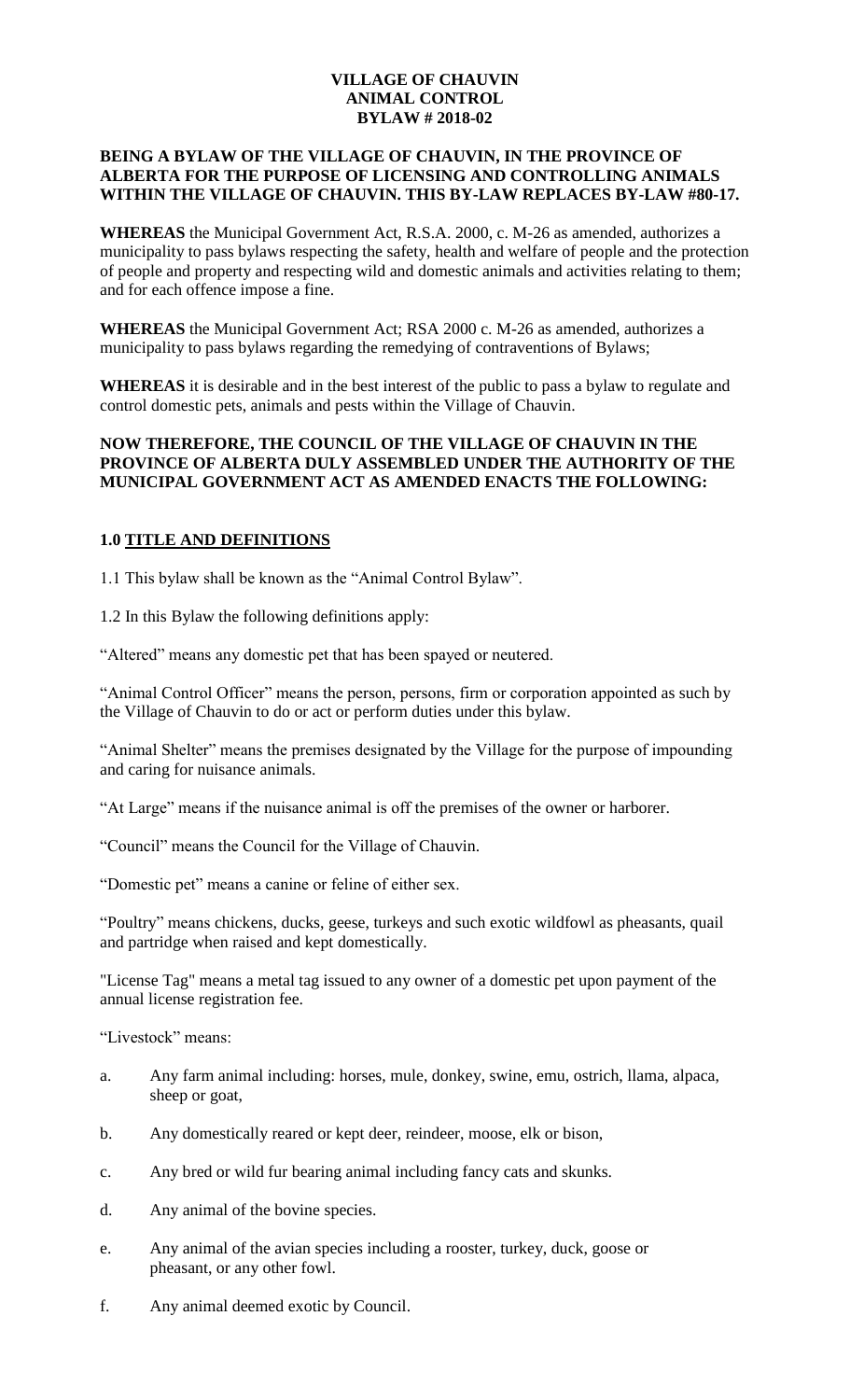g. Any other animal kept for agricultural purposes, but does not include a cat, dog or other domesticated household pets.

"Muzzle" means any humane device, which prevents a dog from biting or otherwise injuring with its mouth any person, animal or property;

"Owner" means any person:

- a. owning, possessing, having charge of or control over or harboring any domestic pet;
- b. Suffering or permitting any domestic pet to remain on or about the property owned or controlled by that person;
- c. A person to whom a license was issued for a domestic pet;
- d. A person as registered on the title at the Land

"Titles Office" means:

- e. A person who is recorded as the owner of the property on the Village of Chauvin assessment roll;
- f. A person controlling the property under construction or
- g. A person who is the occupant of the Property under lease, license, or permit.

"Peace Officer" means:

- a. A member of the Royal Canadian Mounted Police,
- b. A Special Constable
- c. A By-law Enforcement Officer
- d. An Animal Control Officer

"Unaltered" means any domestic pet that has not been spayed or neutered.

"Secure Enclosure" means a building, cage or fenced area of such construction that will not allow a confined animal or animals to escape from that enclosure.

"Vicious Dog" means:

- a. Any dog with a known propensity, tendency or disposition to attack without provocation any person or animal, or
- b. Any dog which has been deemed to be dangerous by a justice, under the provisions of the Dangerous Dogs Act, R.S.A. 2000, Chapter D-3 and amendments thereto.

"Village" means the Village of Chauvin.

## **2.0 LICENSING**

- 2.1 No person shall own, keep or harbor any domestic pet within the Village limits unless such domestic pet is licensed with the Village. Failure to license a domestic pet will result in a fine outlined in Schedule A.
- 2.2 The owner of any domestic pet over the age of three (3) months in the Village must obtain a license each and every calendar year or be subject to a fine outlined in Schedule A.
- 2.3 The yearly license fee charged is outlined in Schedule A and owner must provide a written certificate from a veterinarian if the animal has been altered.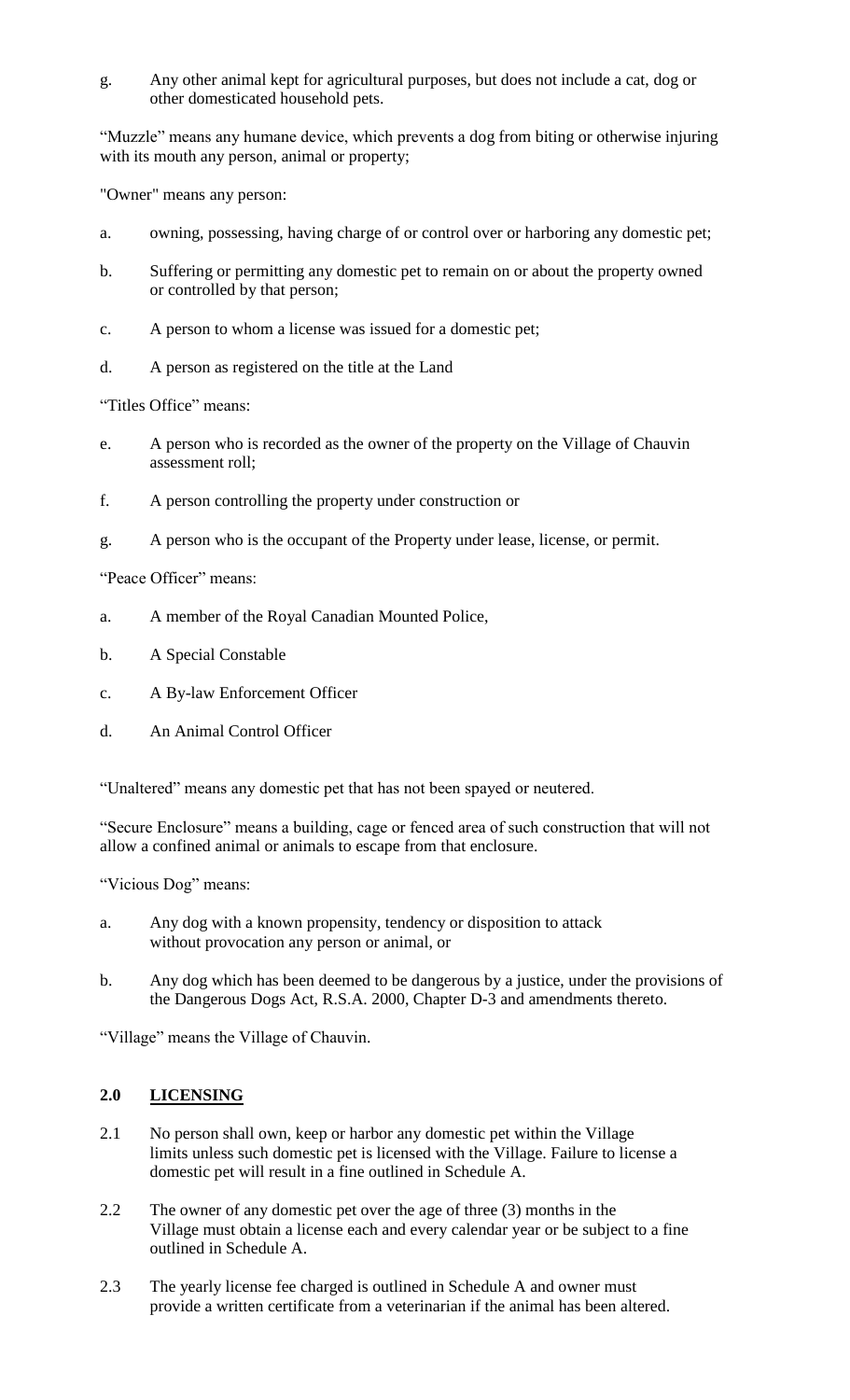- 2.4 The license will be valid only for one (1) year and are due January each year, or on such other day during the year the animal becomes three (3) months of age, or in the possession of a resident of Chauvin, and kept within the Village limits.
- 2.5 Where a license tag is lost, a replacement tag must be obtained at the Village Office.
- 2.6 The domestic animal must wear the license tag assigned to it after it has been licensed by the Village of Chauvin.
- 2.7 The license is non-transferable to another animal and non-transferable from owner to owner.

### **3.0 SEIZURE, IMPOUNDMENT, DISPOSITION**

- 3.1 No domestic pet shall be permitted to run at large in the Village of Chauvin. Where an animal running at large can be identified, the animal control officer or peace officer will issue to the owner or harbored thereof, a penalty in the amount outlined in Schedule A.
- 3.2 The animal control officer will keep any impounded animal confined for a period of seventy two (72) hours. If at the expiration of seventy two (72) hours, the animal has not been claimed, it shall taken to the nearest animal shelter.
- 3.3 During this impoundment period, any healthy animal can be redeemed by its owner or agent upon payment of all related fines and fees outlined in Schedule A.
- 3.4 When necessary, a peace officer may employ the use of humane holding devices to apprehend an animal.
- 3.5 No person will interfere with or attempt to obstruct a peace officer who is attempting to capture, or who has captured a domestic pet which is subject to impoundment. Violators will be subject to the penalty outlined in Schedule A.

#### **4.0 NUISANCE**

- 4.1 Any owner who allows a domestic pet to the below mentioned will be subject to the fines outlined in Schedule A:
	- a. Bark, or make noise excessively or in a manner to unreasonably interfere with the use and/or enjoyment of one's property; or
	- b. Attempt to bite, bark at excessively, chase, or otherwise attempt to threaten any person or domestic animal whether on the owner's property or not; or
	- c. Bark at excessively, or chase any bicycle, motor vehicle; or
	- d. Upset any waste receptacles or scatter the contents thereof on any public property or on any private property not belonging to the owner; or
	- e. Do any other act which causes harm, damage, or injury to another animal, person, or property.
	- f. To defecate and not pick up after on property not privately owned by the owner of the animal.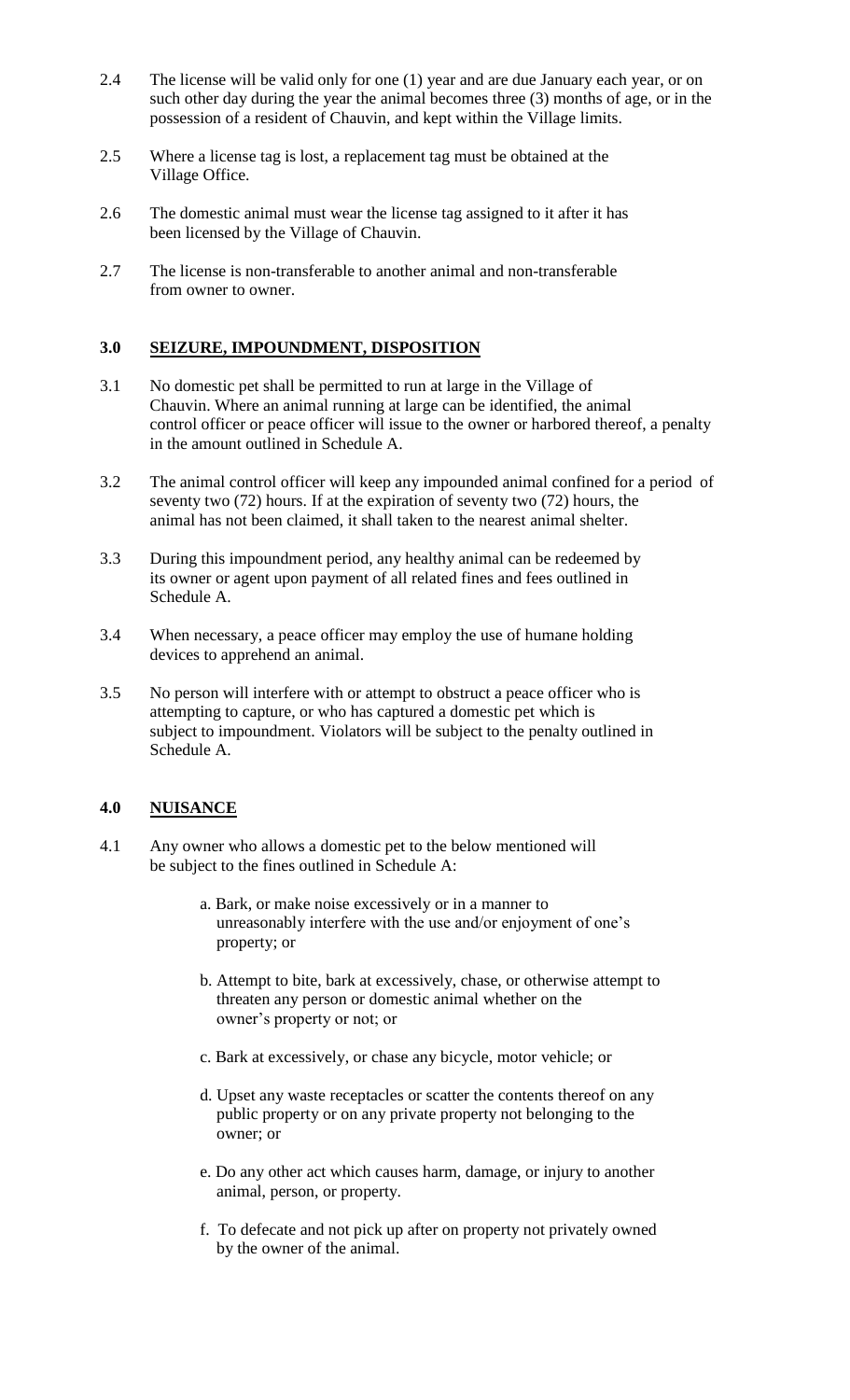4.2 No owner shall allow a domestic pet to bite, scratch, attack, or cause other serious physical injury to another animal or person. Violators will be subject to the penalty outlined in Schedule A.

## **5.0 VICIOUS DOGS**

- 5.1 If the animal control officer reasonably believes that a domestic pet is a vicious dog, he/she may in writing inform the owner of that dog that:
	- a. The dog has been determined to be a vicious dog; and
	- b. The dog must be kept in accordance with the vicious dog provisions of this bylaw.
- 5.2 Any person who is the owner of two or more vicious dogs over the age of three (3) months is guilty of an offence outlined in Schedule A.
- 5.3 An owner of a vicious dog must, at all times when the dog is on the property of the owner, post at each entrance to that property a clearly visible warning sign which warns that a vicious dog is on the property.
- 5.4 An owner who fails to post proper warning signs as required in section 5.3 is subject to the fine outlined in Schedule A.
- 5.5 An owner of a vicious dog is guilty of an offence under Schedule A:
	- a. if the dog is not at all times while on the property of the owner confined within a secure enclosure, unless such dog is on a permitted leash held and controlled by the owner; or
	- b. If the vicious dog is taken off the property owned by the owner; the vicious dog must wear a muzzle and be on a permitted leash held and controlled by the owner.

#### **6.0 NUMBER OF ALLOWABLE DOMESTIC PETS**

6.1 No person, persons, firm or corporation shall harbor or allow being harbored more than three (3) domestic pets over the age of three (3) months per dwelling unit. Violation will be subject to a fine outlined in Schedule A.

## **7.0 LIVESTOCK**

- 7.1 No livestock shall be harbored or kept in any area of the Village of Chauvin that is zoned Commercial or Residential.
- 7.2 Horses may be tethered in a Commercial or Residential zone overnight with permission of Council.

#### **8.0 POULTRY**

8.1 No poultry shall be kept in the Village of Chauvin in any area zoned Commercial or Residential.

#### **9.0 SEVERBILITY**

9.1 If any provision of this By-law is held to be invalid by a decision of a court of competent jurisdiction, that decision will not affect the validity of the remaining portions or sections.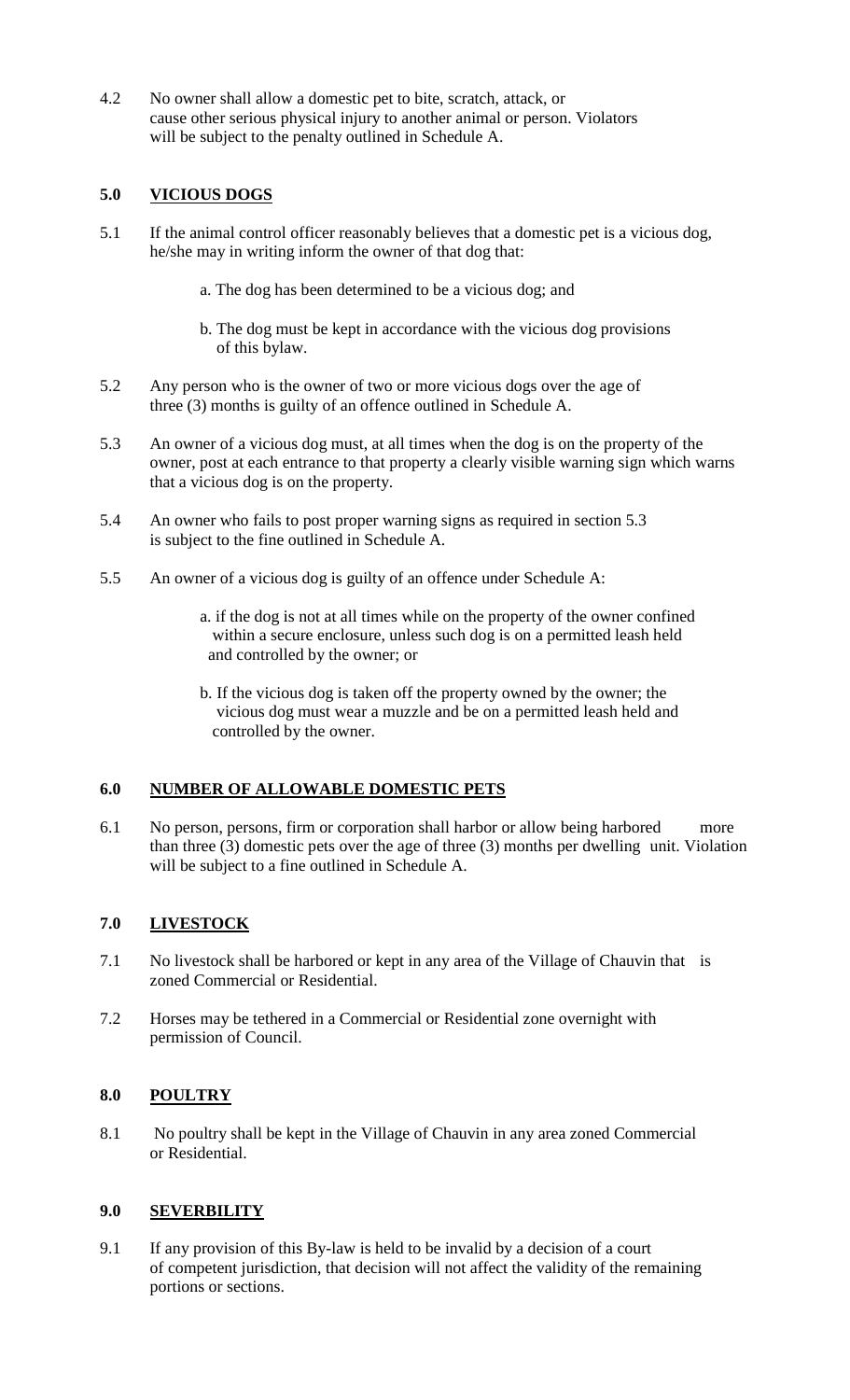# **10.0 REPEALED**

10.1 By-law No. 80-17 and By-law No. 83-2 all amendments thereto is hereby repealed.

## THIS BYLAW SHALL TAKE EFFECT ON THE DAY OF THE FINAL PASSAGE THEREOF.

Read a first time this  $12<sup>th</sup>$  day of February, 2018

Read a second time this  $12<sup>th</sup>$  day of February, 2018

Read a third time and finally passed this  $12<sup>th</sup>$  day of February, 2018

\_\_\_\_\_\_\_\_\_\_\_\_\_\_\_\_\_\_\_\_\_\_\_\_\_\_\_\_\_\_\_ Mayor

\_\_\_\_\_\_\_\_\_\_\_\_\_\_\_\_\_\_\_\_\_\_\_\_\_\_\_\_\_\_\_ CAO